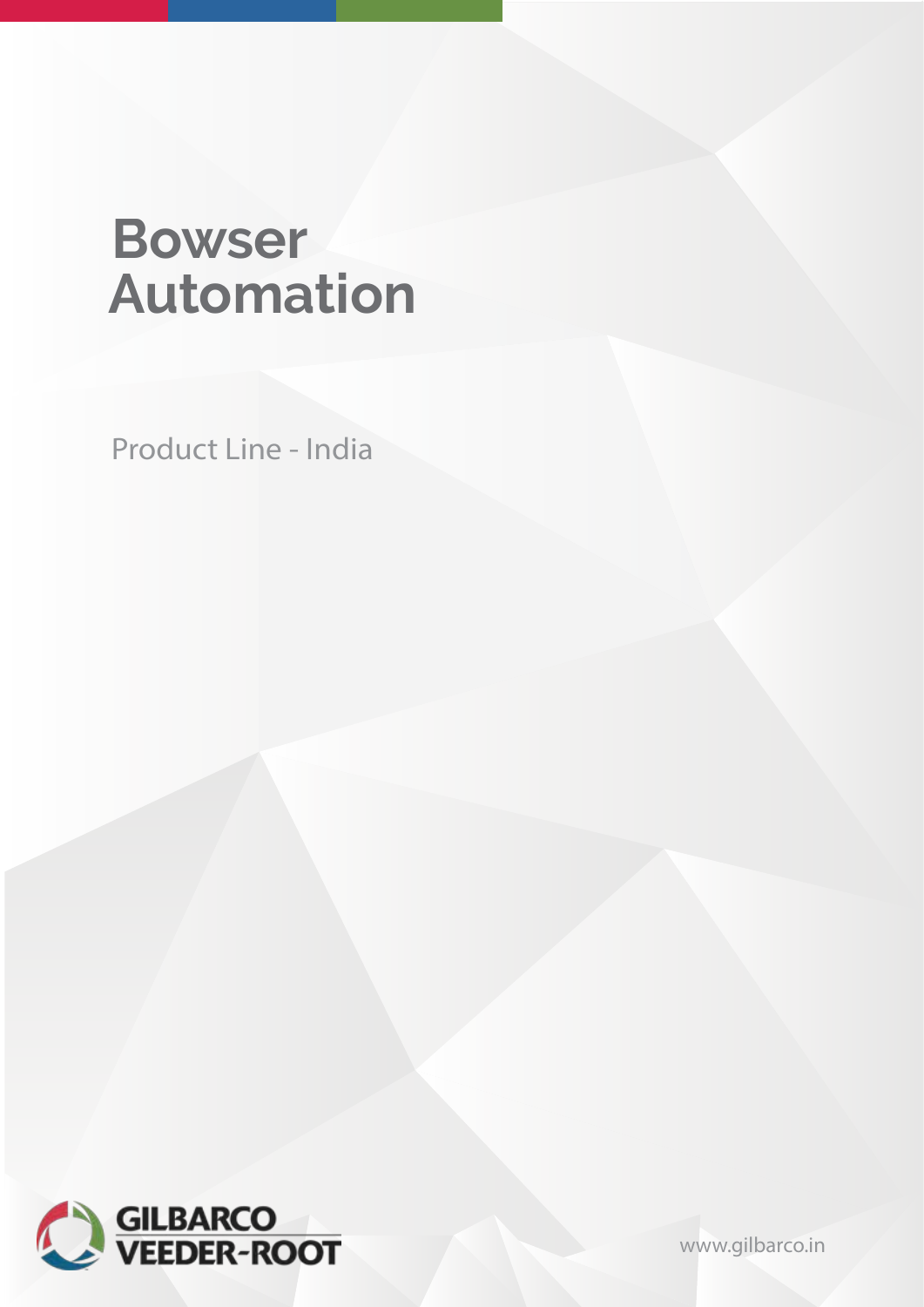# **Bowser Automation**

#### **Solution Overview**



## **Benefits**

- Reduces fuel and operational costs, losses, and ensures optimal fuel distribution.
- Comprehensive fuel management through RFID solution.
- Automated operations with real-time insight on bowser status.
- Complete control of fuel usage while reducing fuel expenses, misuse, and losses.
- Reduced almost 3% of fuel theft by automation.
- Reduced almost 1% of fuel spillage and overdelivered.

### **Comparision**

| <b>Non-Automated</b>                                                                        | <b>Automated</b>                                                    |
|---------------------------------------------------------------------------------------------|---------------------------------------------------------------------|
| • Manual stock and sales reconciliation.                                                    | • Automatic reconciliation on a single click.                       |
| • Manual stock and sales reconciliation                                                     | • Scheduled price changes without human intervention.               |
| • Manually take the stock and sales insights.                                               | . Real time insights at any given point of time.                    |
| . Involves huge/ hard efforts to calculate daily/ weekly/<br>monthly sales.                 | • Easily available on a single click thus avoiding human<br>errors. |
| • Fueling happens at any location which involves cheatings<br>and frauds with the end user. | • Fueling happens at defined location and to defined<br>customers.  |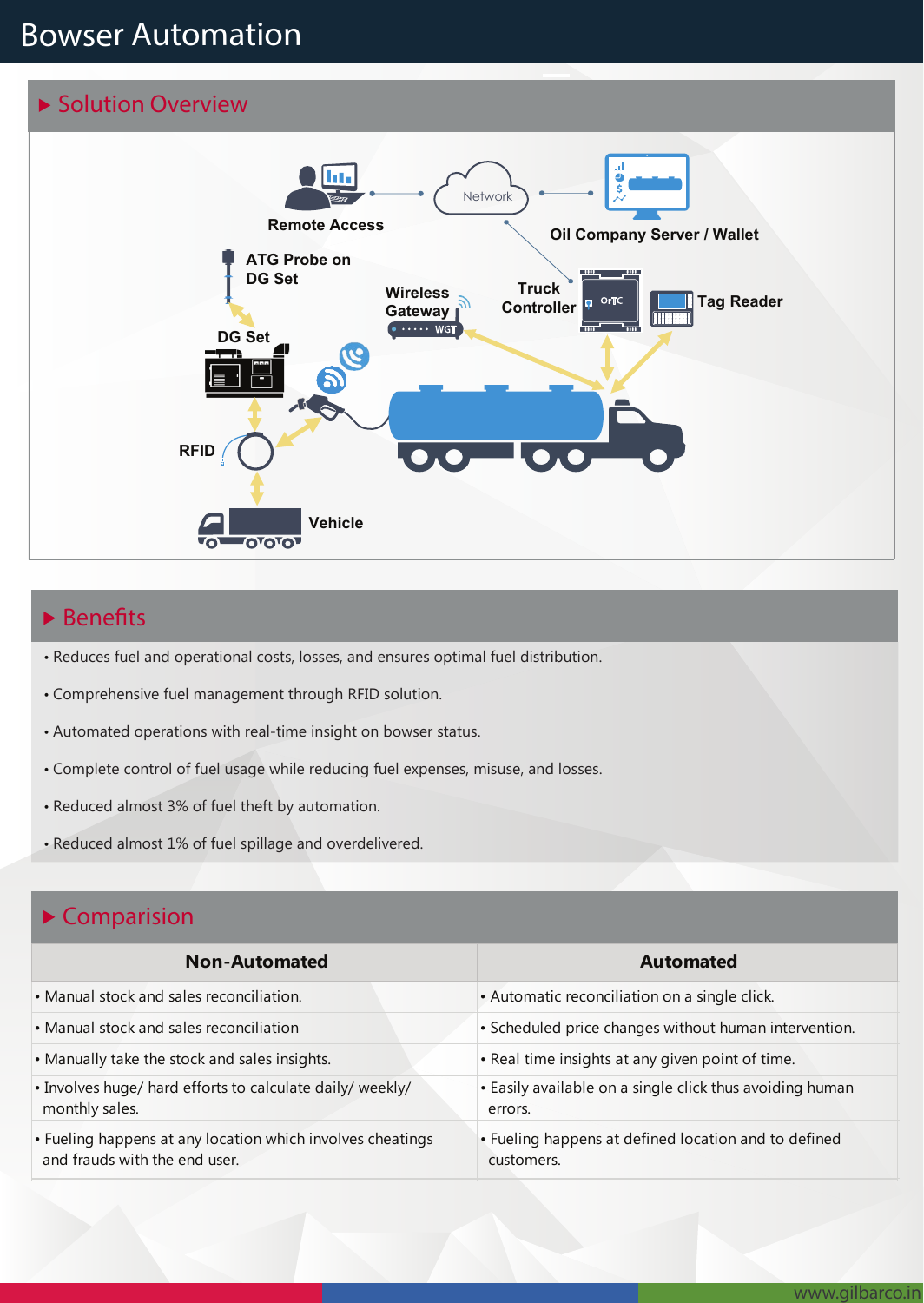# **Bowser Automation Components**

#### **Forecourt Controller**

- Mobile fleet fueling controller designed for installation on fuel tanker trucks.
- Housed in ruggedized box for harsh conditions and extreme temperatures.
- The unit controls, monitor and stores on the spot refueling data.
- It can be integrated with oil company servers.
- Reduced almost 1% of fuel spillage and overdelivered.





- **Digital Flowmeter (DFM) or Mobile Dispensing Unit (MDU)**
- GVR- EMR 4 Flow Meter
- Two RS-232 Communication Ports for easy access
- Money and Volume Preset Deliveries
- Integrated with Orpak Automation

#### **Wireless Gateway Terminal**

- WGT is Orpak AVI's key building block that covers the entire bowser unit.
- This creates a robust & reliable network that covers the entire automation equipment's installed on bowser to ensure all messages reaches their destination, bypassing any possible physical interference or frequency jamming.





#### **Nozzle Reader**

- 3.6 V DC operated with inbuilt battery.
- IP67, PESO, ATEX Certified
- Dual Frequency self contained RF Transceiver
- Battery life 2-3 years, field replaceable
- Effective removal protection/ Tamper Detect

#### **Vehicle RFID Unit (NanOpass)**

- An RFID device is installed near fuel inlet
- Include secure payment data
- Removal protection Mechanism
- Passive Device- No Power needed
- Easy to install, fits any vehicle